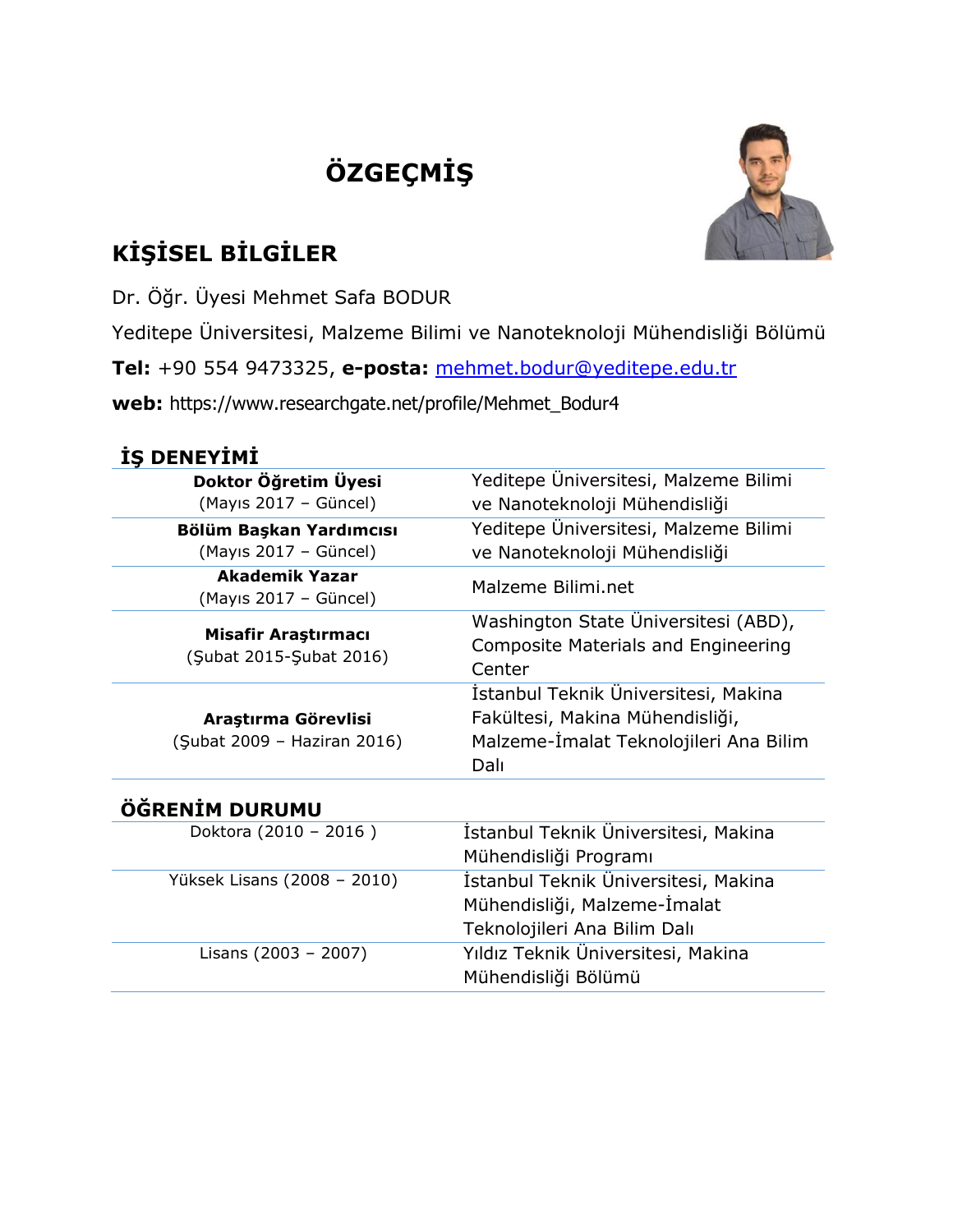#### **SCI/SCI-Expanded/SSCI/AHCI Kapsamındaki Dergilerdeki Yayınlar (11)**

| 1. | Bodur MS, Bakkal M, Sonmez HE. "The effects of different<br>chemical treatment methods on the mechanical and thermal<br>properties of textile fiber reinforced polymer (T-FRP)<br>composites." (DOI:10.1177/0021998315626256 - Journal<br>of Composite Materials-2016) (SCI) (Impact Factor<br>(IF): 1.242)                        |
|----|------------------------------------------------------------------------------------------------------------------------------------------------------------------------------------------------------------------------------------------------------------------------------------------------------------------------------------|
| 2. | Hamouda T, Hassanin A, Kilic A, Bodur MS. Sandwich hybrid<br>biocomposites from coir fibers reinforced with fiber glass<br>fabrics:<br>physical<br>and<br>mechanical<br>evaluation.<br>(DOI:<br>10.1002/pc.23799- <b>Polymer Composites-2015</b> )<br>(SCI)<br>(IF: 2.004)                                                         |
| 3. | Bodur MS, Bakkal M, Sonmez HE. "An investigation for the<br>effect of recycled matrix on the properties properties of the<br>textile waste cotton fiber reinforced (T-FRP) composites."<br>(DOI: 10.1002/pc.23687- Polymer Composites-2015)<br>$(SCI)$ (IF: 2.004)                                                                 |
| 4. | Bodur, M., Bakkal, M., Savas, M., et al. (2014). A new<br>approach for the development of textile waste cotton<br>reinforced composites (T-FRP): laminated hybridization vs.<br>coupling agents. Journal of Polymer Engineering, 34(7), pp.<br>639-648. doi:10.1515/polyeng-2013-0281<br>(SCI)(IF: 0.631).                         |
| 5. | Bakkal M., Bodur MS, Berkalp O, Yilmaz S. "The Effect Of<br>Reprocessing On The Mechanical Properties Of The Waste<br>Fabric Reinforced Composites." Journal of Materials<br><b>Processing Technology.</b> Volume 212, Issue 11, November<br>2012, Pages<br>2541-2548.<br>$(SCI)$ doi:10.1016/j.jmatprotec.2012.03.008 (IF: 2.359) |
| 6  | Bakkal M., Bodur MS, Sonmez HE. The effect of chemical<br>treatment methods on the outdoor performance for the textile<br>fiber reinforced polymer (T-FRP) composites. (Journal of<br>DOI:<br>Composite<br><b>Materials</b><br>(SCI)<br>10.1177/0021998316666335 (IF: 1.242)                                                       |
| 7. | <b>Bodur MS, Gulmez T, Durademir A. "Investigations on tensile</b><br>properties waste fillers reinforced composites." Defect and<br>Diffusion Forum. Volumes 326-328 (ISBN: 978-3-03785-<br>354-360.<br>$400-6)$<br>(2012).<br>Doi:<br>pp.                                                                                        |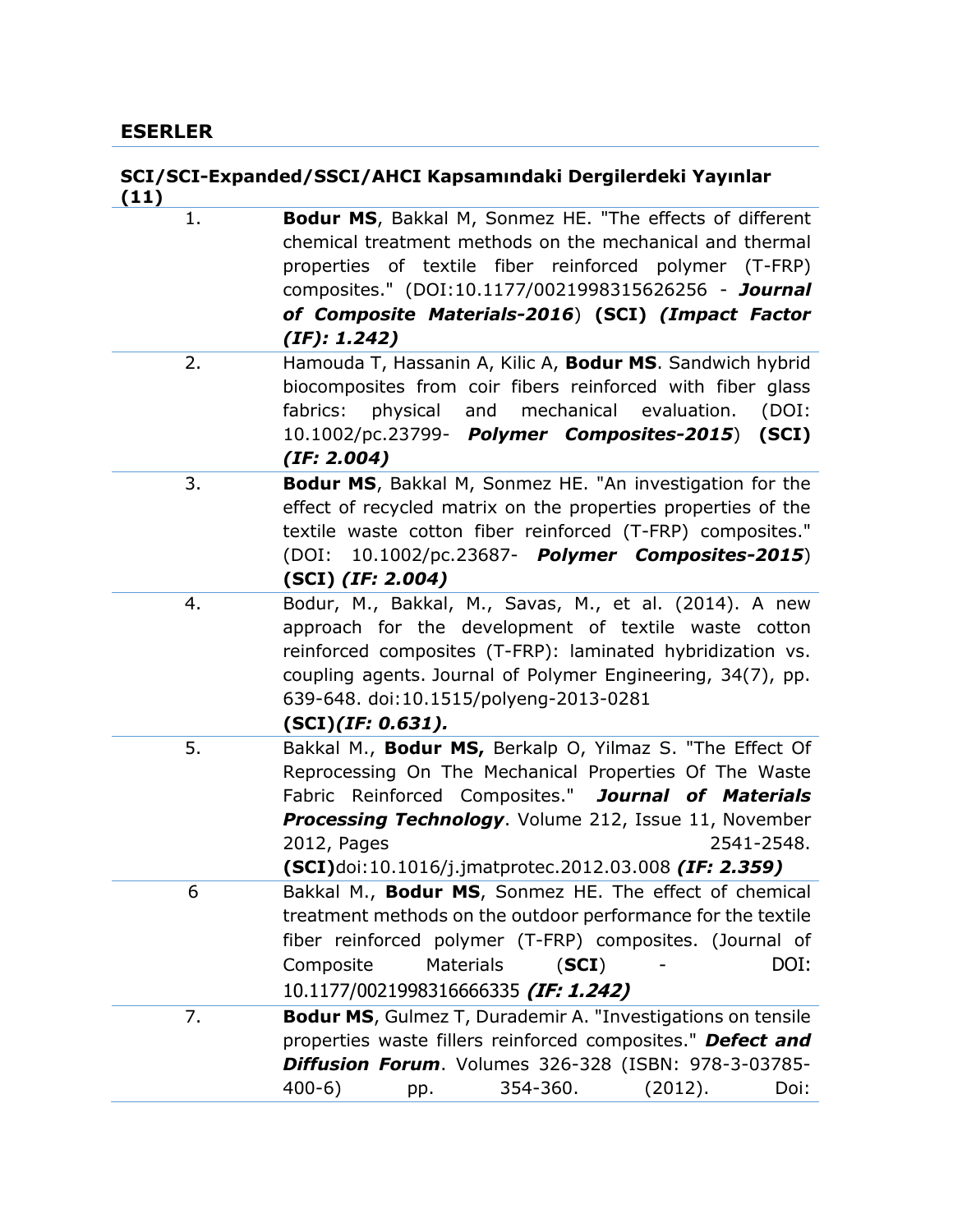10.4028/www.scientific.net/DDF.326-328.354. (**Scopus**) *(IF: 0.50)*

- 8. **M. Safa Bodur**, Mustafa Bakkal, Karl Englund. Experimental study on the glass fiber/waste cotton fabric reinforced hybrid composites: Mechanical and rheological investigations. (Accepted Dec.2016 - Journal of Composite Materials **(SCI) (IF: 1.242)**)
- 9. **M. S. Bodur** et al., "Glass Fiber/Waste Cotton Fabric Reinforced Hybrid Composites: Mechanical Investigations", Solid State Phenomena, Vol. 263, pp. 179-183, 2017. **DOI: 10.4028/www.scientific.net/SSP.263.179.** (IF: 0.39) **(Scopus)**
- 10. **Bodur MS**, Englund K, Bakkal M. Water absorption behavior and kinetics of glass fiber / waste cotton fabric hybrid composites. Journal of Applied Polymer Science (**IF: 1.86**). doi: 10.1002/app.20171210. **2017**.
	- 11. **M.Safa Bodur**, Mustafa Bakkal, Hasret E. Sonmez. A study on the photostabilizer additives on the textile fiber reinforced polymer (T-FRP) composites: Mechanical, Thermal and Physical analysis. (Polymer Engineering and Science (SCI) – July 2017) DOI: 10.1002/pen.24670 **(IF: 1.449)**

### **ÖDÜLLER (3)**

| 1. | (Haziran 2017)_ İTÜ 2016 En Başarılı Doktora Tez Ödülü     |
|----|------------------------------------------------------------|
| 2. | TUBİTAK tarafından Washington State Üniversitesinde (USA)  |
|    | bünyesinde bulunan Kompozit Malzemeler ve Mühendislik      |
|    | Merkezinde, Doktora tez çalışmasını 1 Yıl (Subat 2015-     |
|    | Subat 2016) süreyle yürütmek amacıyla desteklenmiştir.     |
|    |                                                            |
| 3. | Lisans öğrenimi boyunca her yılsonu not ortalaması dikkate |

3. Lisans öğrenimi boyunca her yılsonu not ortalaması dikkate alınarak yapılan sıralamalar neticesinde üniversite tarafından **3 yıl** süreyle burs kazanmaya hakketmiştir **(2004-2007).**

| <b>PROJELER (4)</b> |                                                                                                                                                                                                                                        |
|---------------------|----------------------------------------------------------------------------------------------------------------------------------------------------------------------------------------------------------------------------------------|
| 1.                  | (TUBITAK 2214 - A), Subat 2015-Subat 2016. Doktora<br>sırası araştırma porgramı. "Experimental study on the glass<br>fiber/waste cotton fabric reinforced hybrid composites:<br>mechanical properties and water absorption". (DR tezi) |
| 2.                  | (SANTEZ),-01392.STZ.2012-2 Ekim 2012 - Nisan 2014.<br>" Pamuk lifi takviyeli kompoiztlerin çevresel etkiler göz önüne                                                                                                                  |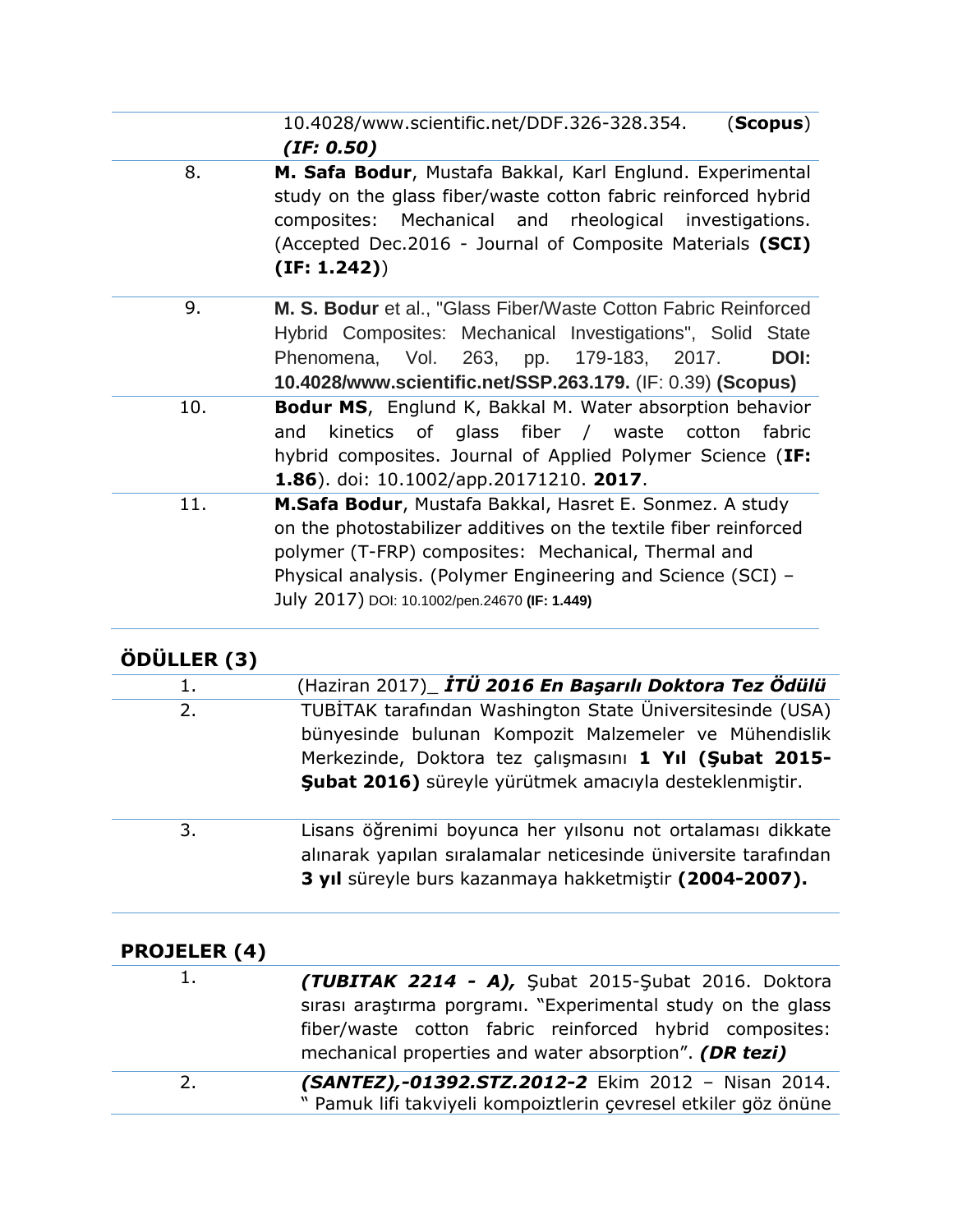|    | ve Çalışma Bakanlığı tarafından desteklenmiştir. (DR tezi)                                                                                                                                                                |
|----|---------------------------------------------------------------------------------------------------------------------------------------------------------------------------------------------------------------------------|
| 3. | (TUBITAK 1001)-107M354, Haziran 2008 - Ocak 2010.<br>"Otomotiv uygulamalarında kullanılmak üzere pamuk lifi<br>takviyeli kompozitlerin tasarımı ve geliştirilmesi".TUBITAK<br>tarafından desteklenmiştir. (Y.Lisans tezi) |
| 4. | $(TTU - BAP)$ , Kasım 2009 - Haziran 2010. Kırma İşleminin<br>(Geri Dönüşüm) Atık Kumaş Takviyeli Polimer Matrisli Karma<br>Malzemelerin Mekanik Özellikleri Üzerine Etkisi. Proje No:<br>33291. (Y. Lisans Tezi)         |

#### **Uluslararası konferanslarda basili yayınlar (4)**

| Bodur M.S., Sonmez H.E., Berkalp O.B., Bakkal M. Effect<br>of recycled LDPE matrix on the properties of waste cotton<br>fiber reinforced (wcf-r) composites. UU J Mat Sci, 1, 2014,<br>pp. 135-141. DOI: 10.12748/uujms.201416507.                                                                                    |
|-----------------------------------------------------------------------------------------------------------------------------------------------------------------------------------------------------------------------------------------------------------------------------------------------------------------------|
| S., Bakkal M., Berkalp O., Sadıkoğlu<br>T.<br>Bodur<br>"Investigations on tensile properties of waste fabrics<br>reinforced composites." International conference<br>- on<br>advances in materials and processing technologies<br>(AMPT2010). AIP Conference Proceedings, Volume 1315<br>Issue 1, pp. 215-220 (2011). |
| Bodur M.S, Bakkal M, Sonmez H.E. Silane Treatment effect<br>on the mechanical performance of the waste cotton fiber<br>reinforced composites.Proceedings of<br>composite<br>week@Leuven-TexComp-11 Conference, Leuven, 16-20<br>September 2013                                                                        |
| Mehmet Safa Bodur, Mustafa Bakkal and Karl Englund. Glass<br>Fiber/Waste Cotton Fabric Reinforced Hybrid Composites:<br>Mechanical Investigations. 2016 3rd International Conference<br>on Mechanical, Materials and Manufacturing (ICMMM 2016)<br>October 26-29, 2016. Toronto Canada.                               |
|                                                                                                                                                                                                                                                                                                                       |

### **HAKEMLİKLER**

1. *Blinded*. Flexural Behaviour Of Sandwich Panels With Cellular Wood, Plywood Stiffener/Foam And Thermoplastic Composite Core, **Journal Of Sandwich Structures And Materials**, Jssm-16-0206, 2016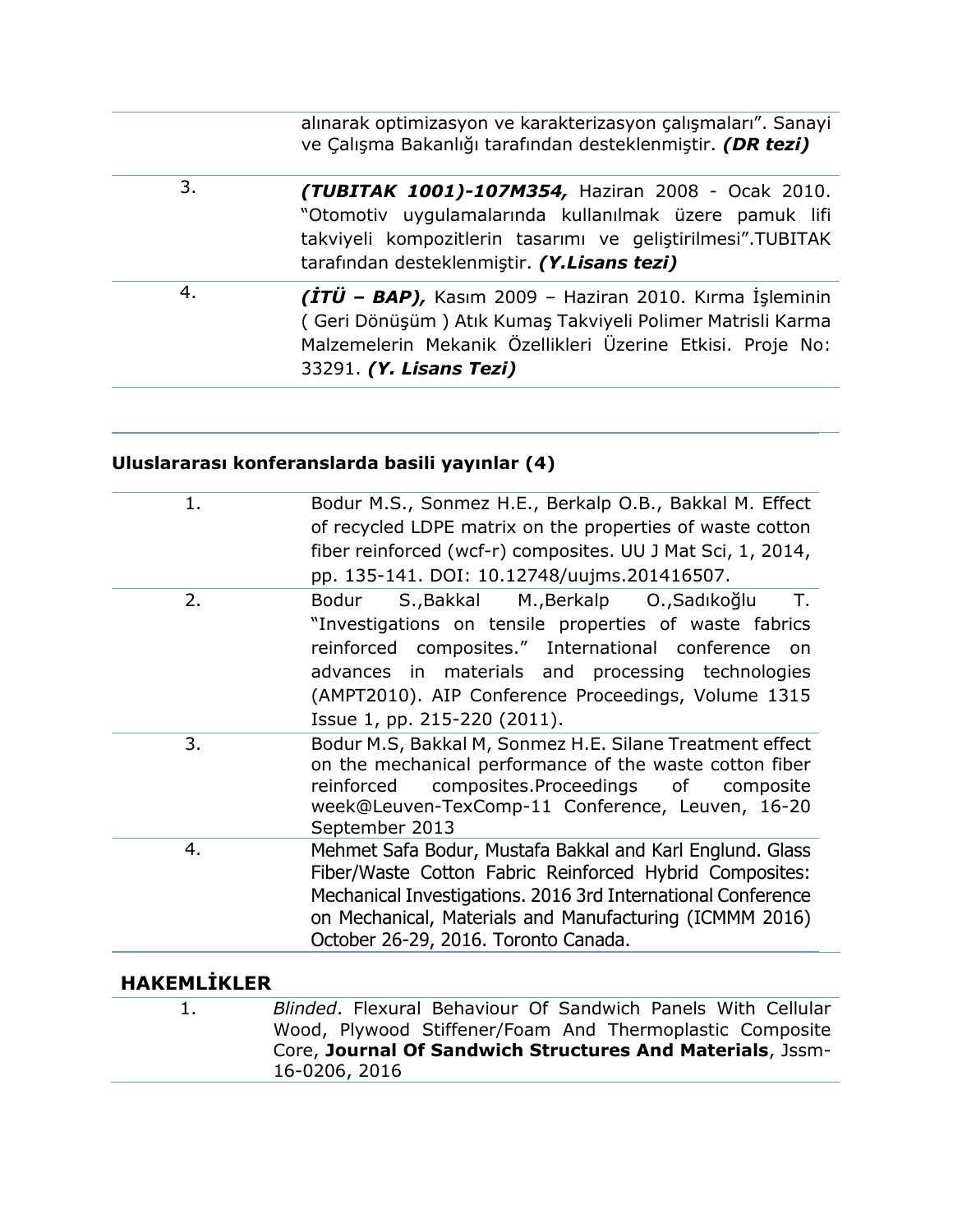| 2.             | Blinded. Optimization Of Low Concentration Sodium Hydroxide<br>Treatment On Jute Fabric For The Development Of Rigid Bio-<br>Composite, Journal Of Industrial Textiles, Jit-16-0054,2016.                                                                                                                             |
|----------------|-----------------------------------------------------------------------------------------------------------------------------------------------------------------------------------------------------------------------------------------------------------------------------------------------------------------------|
| 3.             | Passatore, Claudio; Leão, Alcides; Rosa, Derval. Polypropylene<br>Composites Reinforced With Short Piassava Fiber, Polymer<br><b>Composites, Pc-15-0218,2015.</b>                                                                                                                                                     |
| 4.             | Zierdt, Patrick; Theumer, Torsten; Kulkarni, Gaurav; Klehm,<br>Jessica; Hirsch, Ulrike; Weber, Andreas. Biogenic Wood Plastic<br>Composites From Bio-Based Polyamide 11 And Chemically<br>Modified Beech Fibers, Polymer Composites, Pc-15-0536,<br>2015.                                                             |
| 5.             | Carbonell-Verdu, Alfredo; Samper, Maria Dolores; Garcia-<br>Sanoguera, David; Sanchez Nacher, Lourdes; Balart, Rafael.<br>Development And Characterization Of A New Natural Fiber<br>Reinforced Thermoplastic (Nfrp) With Cortaderia Selloana<br>(Pampa Grass) Short Fibers, Polymer Composites, Pc-14-1976,<br>2014. |
| 6.             | Maria De Fátima Vieira Marques, Prof. Polypropylene Based<br>Composites Reinforced With Textile Wastes, Journal Of Applied<br><b>Polymer Science, App.20162474, 2016.</b>                                                                                                                                             |
| $\overline{7}$ | Mengjin Jiang. Water-Resistant Modification Of Polyvinyl Alcohol/<br>Polyamidoxime Chelating Fibers Prepared By Emulsion Spinning,<br>Journal Of Applied Polymer Science, App.20163445, 2016.                                                                                                                         |
|                |                                                                                                                                                                                                                                                                                                                       |

| YÜRÜTÜLEN DERSLER |                       |                            |
|-------------------|-----------------------|----------------------------|
| <b>Dönem</b>      | <b>Universite</b>     | <b>Ders</b>                |
| 2016/2017 Bahar   | Yeditepe Üniversitesi | ES 161 Engineering Drawing |
| 2017-18 GÜZ       | Yeditepe Üniversitesi | ES 161 Engineering Drawing |
|                   |                       | <b>MSN 213 Materials</b>   |
|                   |                       | Thermodynamics             |

### **YÜRÜTÜLEN TEZLER**

| <b>Dönem</b>              | <b>Universite</b>        | Tez Adı                                                               | Tez<br>Öğrencisi        |
|---------------------------|--------------------------|-----------------------------------------------------------------------|-------------------------|
| 2016/2017<br><b>Bahar</b> | Yeditepe<br>Üniversitesi | Optimization of<br>cutting parameters<br>using experimental<br>design | Gürkan Burak<br>AYDOĞAN |